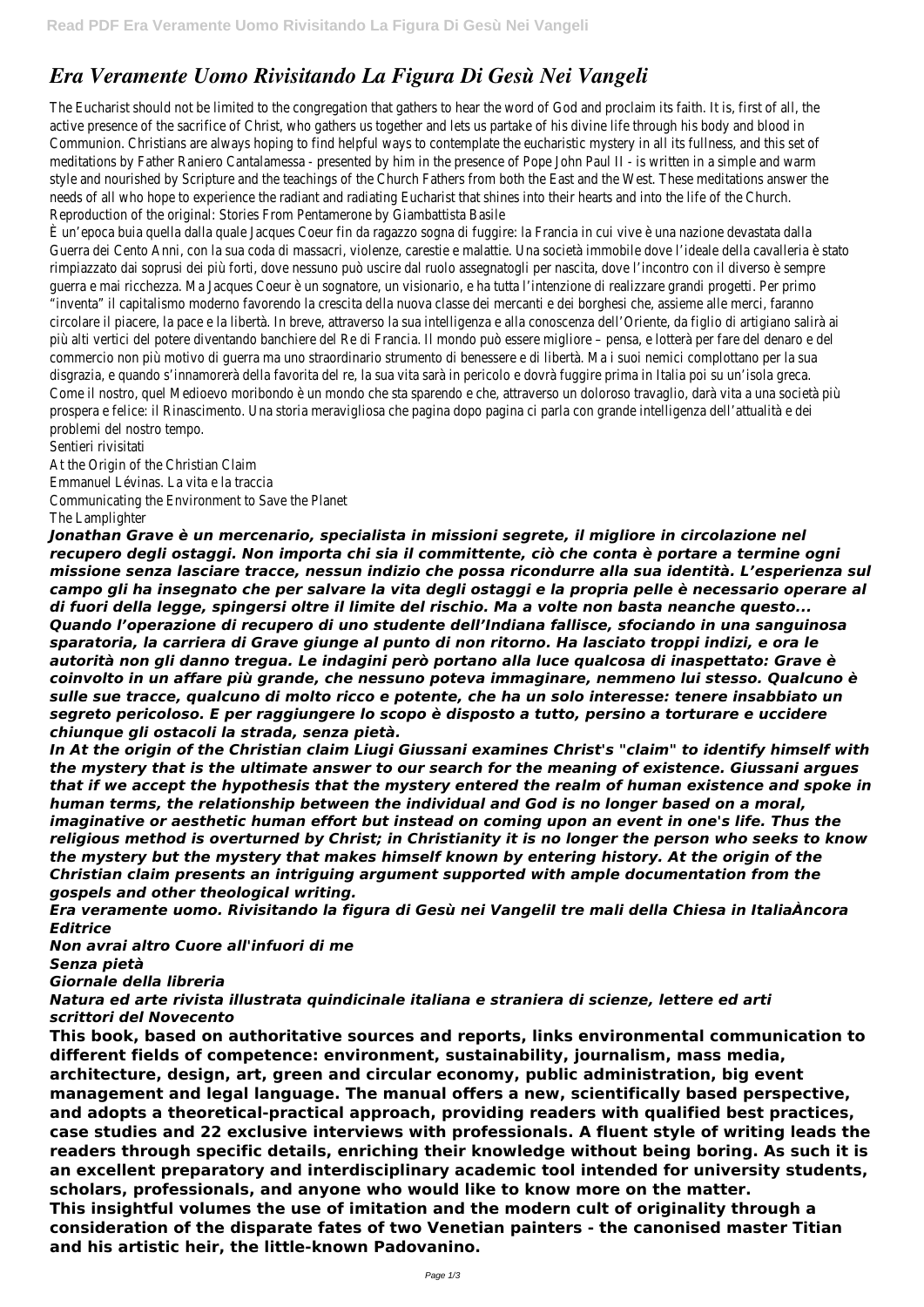**La metafora dei sentieri serve all'Autore per indicare non il disperdersi nel bosco, ma all'opposto un possibile ritrovarsi e avvicinarsi fra persone che hanno vissuto e possono in qualche modo rivivere relazioni educative intense. L'Autore utilizza a questo scopo lettere, documenti, profili di suoi discepoli e maestri: un patrimonio di messaggi e di dialoghi che ritiene utile condividere anche con chi è oggi di scena nella Scuola, nell'Università e in genere nel mondo dell'educazione.**

**The Eucharist, Our Sanctification**

**due per uno**

**La Civiltà cattolica**

## **Lateranum**

**Ecclesiologia Dal Vaticano II**

**Issues prior to 1976 and every other issue 1976-77 consist of monographs.**

**The author visits her Italian hometown, Bagheria, in an attempt to make peace with the aristocratic family she has rejected and condemns the destruction of Sicily's artistic and architectural treasures in its transition into a modern city**

**I stuck my finger under the edge of the paper and jerked it under the tape. 'Shoot,' I muttered when the paper sliced my finger. A single drop of blood oozed from the tiny cut. It all happened very quickly then. 'No!' Edward roared ... Dazed and disorientated, I looked up from the bright red blood pulsing out of my arm - and into the fevered eyes of the six suddenly ravenous vampires. For Bella Swan, there is one thing more important than life itself: Edward Cullen. But being in love with a vampire is more dangerous than Bella ever could have imagined. Edward has already rescued Bella from the clutches of an evil vampire but now, as their daring relationship threatens all that is near and dear to them, they realise their troubles may just be beginning ...**

**Dizionario del Nuovo Testamento. Concetti fondamentali, parole-chiave, termini ed espressioni caratteristiche**

**Five Nights at Freddy's: The Silver Eyes**

**Studi in onore di Cettina Militello**

**giovani e vita consacrata**

## **A Journey into Eco-Communication**

Ten years after the horrific murders at Freddy Fazbear's Pizza that ripped their town apart, Charlie, whose father owned the restaurant, and her childhood friends reunite on the anniversary of the tragedy and find themselves at the old pizza place which had been locked up and abandoned for years. After they discover a way inside, they realize that things are not as they used to be. The four adult-sized animatronic mascots that once entertained patrons have changed. They now have a dark secret . . . and a murderous agenda. \*Not suitable for younger readers\*

La question du Jésus de l'histoire reste envisagée et connue de nos jours presque uniquement dans une perspective nord-américaine et européenne, et on ignore généralement ce qui se fait ailleurs dans le monde, en Afrique, en Orient, en Amérique du Sud. Le présent ouvrage tente de combler partiellement cette lacune. Vingt-trois exégètes et historiens provenant de vingt-trois régions du monde ont accepté de présenter les grandes lignes de la recherche récente sur Jésus telle qu'elle s'effectue dans leur coin de la planète. Si on s'intéresse à la personne de Jésus partout dans le monde, ce n'est pas pour les mêmes raisons ni avec les mêmes perspectives, et on ne s'étonnera donc pas de voir que dans différentes régions géographiques on produit différents portraits de Jésus.

La prevalenza delle parole umane sulla Parola di Dio (verbalismo). La mancanza della semplicità e dell'essenzialità evangelica (estetismo). Gli atteggiamenti che esprimono esteriormente virtù cristiane, contraddette poi nella pratica (moralismo). Sono questi i "tre mali" che don Vinicio Albanesi delinea in queste pagine, un'analisi dura della situazione della Chiesa italiana, scavando nell'essenziale, senza accontentarsi di letture di maniera. «Sono quasi dieci anni che il problema della crisi della Chiesa in Italia mi gira nella mente e nell'anima. È una sofferenza che non rivendica nulla a nessuno, né tanto meno esprime giudizi. Con quale autorità d'altronde e verso chi? Si tratta piuttosto di una pena che vede la religiosità in stato di profondo malessere e – cosa molto grave – senza prospettive, almeno umanamente. Da qui lo sforzo di indicare vie di uscita». Ritrovare futuro è indispensabile per la Chiesa italiana, anche se oggi appare stanca e disorientata. Marvel Comics: Una storia di eroi e supereroi L'unità di Cristo secondo Sant'Agostino New Language Leader Ricordando discepoli e maestri Stories From Pentamerone From USA Today bestselling author Willow Winters comes a heart-wrenching, edge-of-your-seat gripping, romantic suspense. I saw her from across the bar. My bar. My city. Everything in that world belonged to me. She stood out from the crowd like she was looking for someone to blame for her pain. That night, I felt the depths of my mistakes. I felt my scars. With a single glance, I knew her touch would take it all away. I craved it more than anything. I knew she would be a tempting, beautiful mistake. One I would make again and again... even if it cost me everything. Topics include: mafia romances, dark romance, dark romance mafia, alpha business man book, billionaire romance, billionaire romance series, possessive alpha romance, willow winters books,